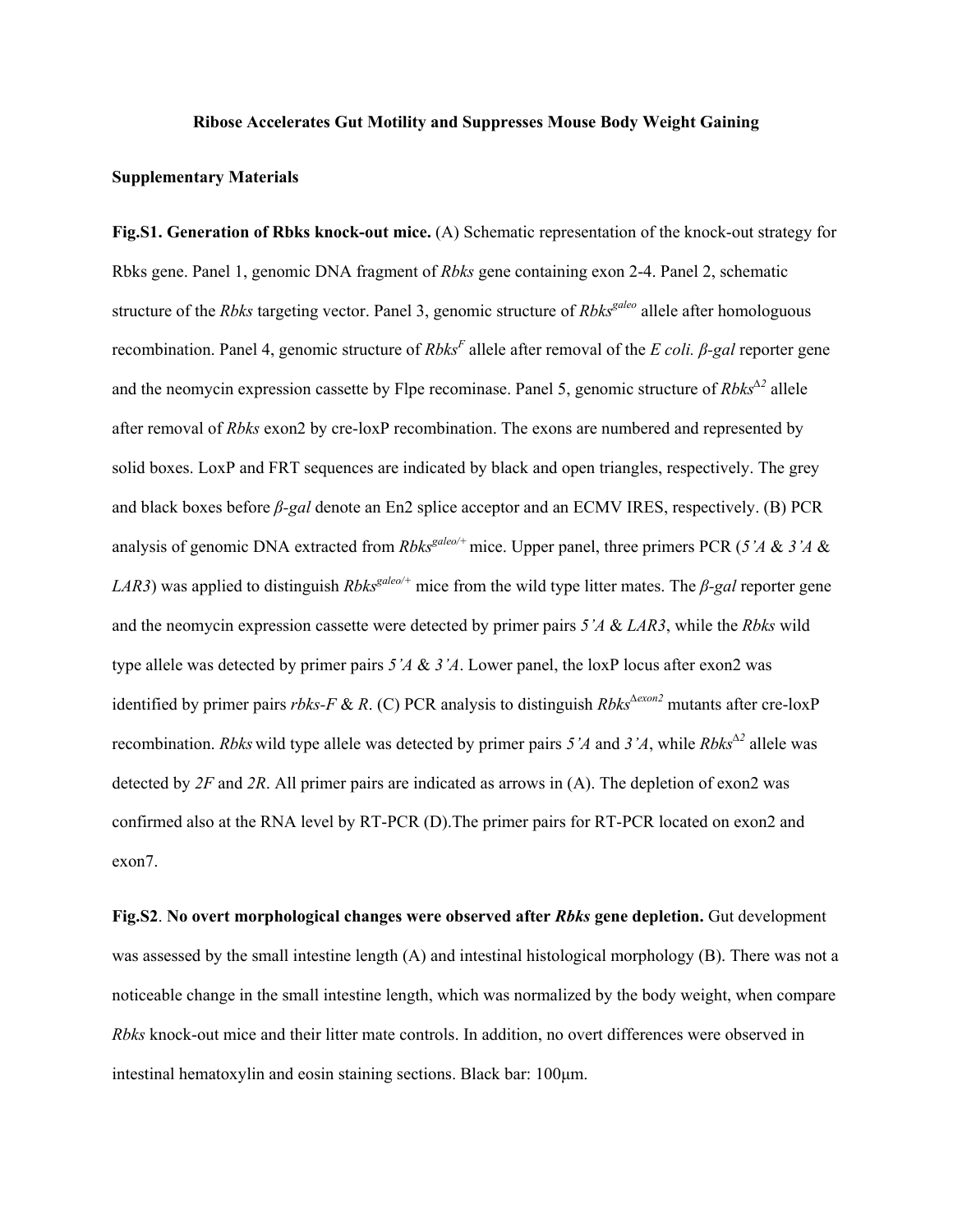## **Figure.S3. Ribose 5 weeks treatment didn't affect the fecal water content and the blood glucose**

level. (A and B) The fecal water content and the blood glucose level were measured after 5 weeks ribose drinking trial. There were no overt changes between ribose groups and controls. Significances indicated are based on Student's t-test. Data represent the average  $\pm$  s.e.m.

## **Figure.S4. Liver dysfunction was not detected after** *Rbks* **gene depletion or with ribose treatments.**

(A and B) The liver impairment, indicated by the serum albumin/globulin ratio, was not detected in *Rbks* mutant mice either with normal chow (A) or high fat diet feeding (B). Male *Rbks* mutants (8 weeks old for normal chow, 7 months old for high fat diets) were used for the above blood chemistry tests (n=4). (C-D) After 72 hours ribose treatments in the drinking water and high fat diet challenging, the triglyceride level in the liver was not disturbed in wild type male mice (C). Also, the expression levels of the lipid metabolism related genes were not obviously changed between ribose groups and distilled water controls (D). (E-F) After 3 weeks ribose drinking and high fat diet challenging, the liver weight normalized by body weight (E) and the liver triglyceride level (F) was not altered when compared to the distilled water controls in wild type male mice. Significances indicated are based on Student's t-test. Data represent the average  $\pm$  s.e.m.

**Figure.S5. Kidney dysfunction was not detected after** *Rbks* **gene depletion.** The kidney impairments, suggested by the blood urine nitrogen (BUN) level, were not detected in *Rbks* mutant mice either with normal chow (A) or high fat diet feeding (B). Male *Rbks* mutants (8 weeks old for normal chow, 7 months old for high fat diets) were used for the above blood chemistry tests (n=4). Significances indicated are based on Student's t-test. Data represent the average  $\pm$  s.e.m.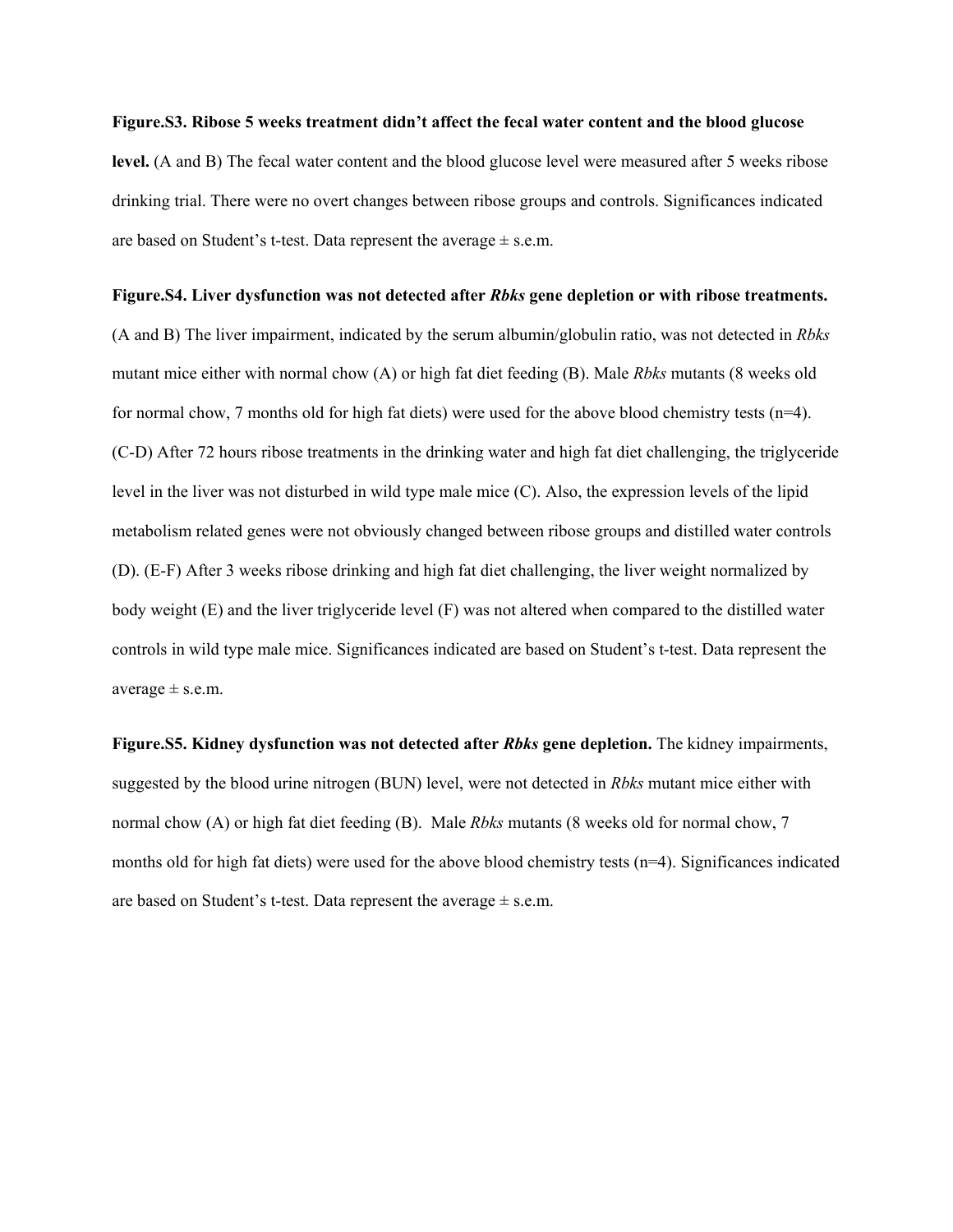

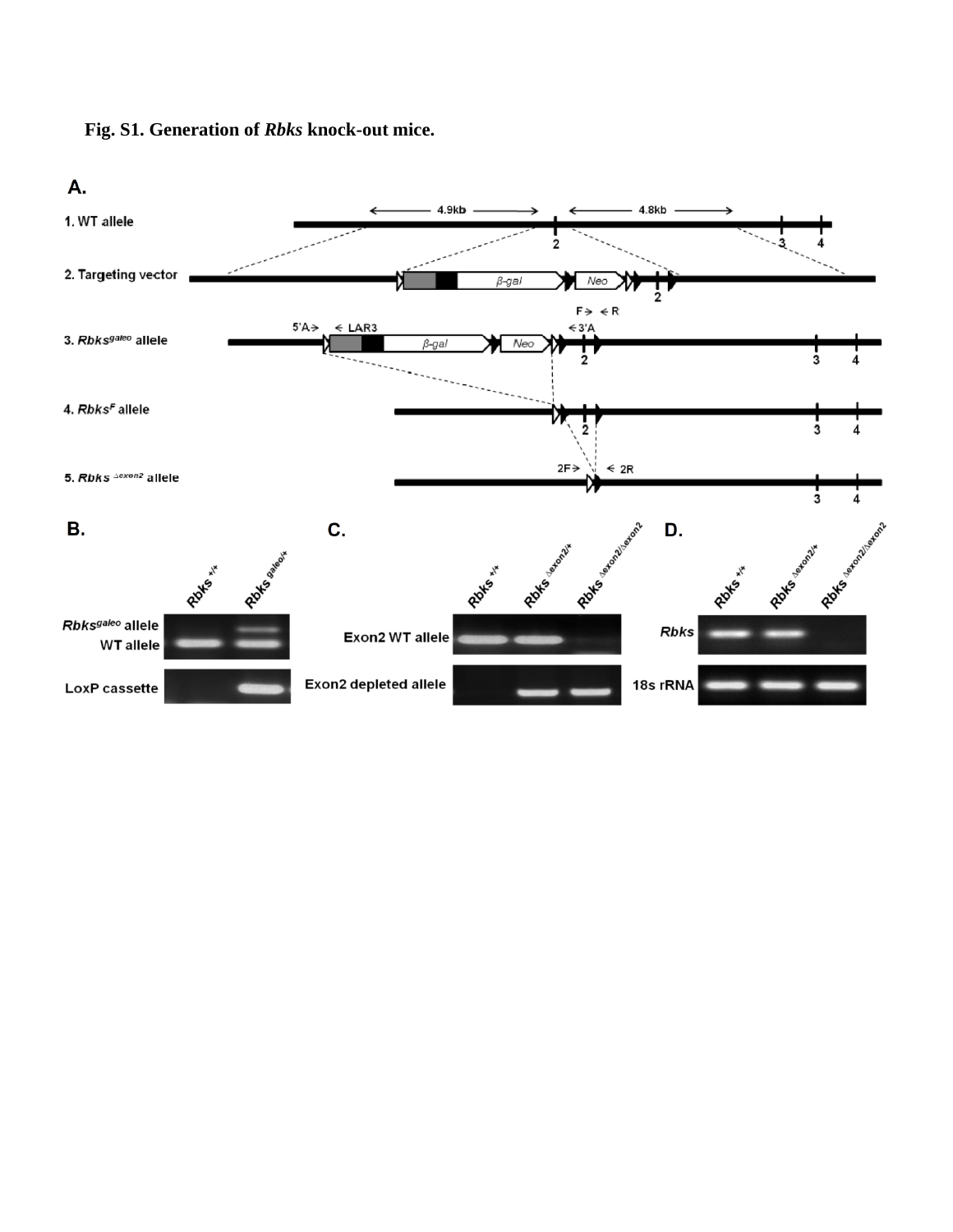

**Fig. S2**. **No overt morphorlogical changes were observed after** *Rbks* **gene depletion.**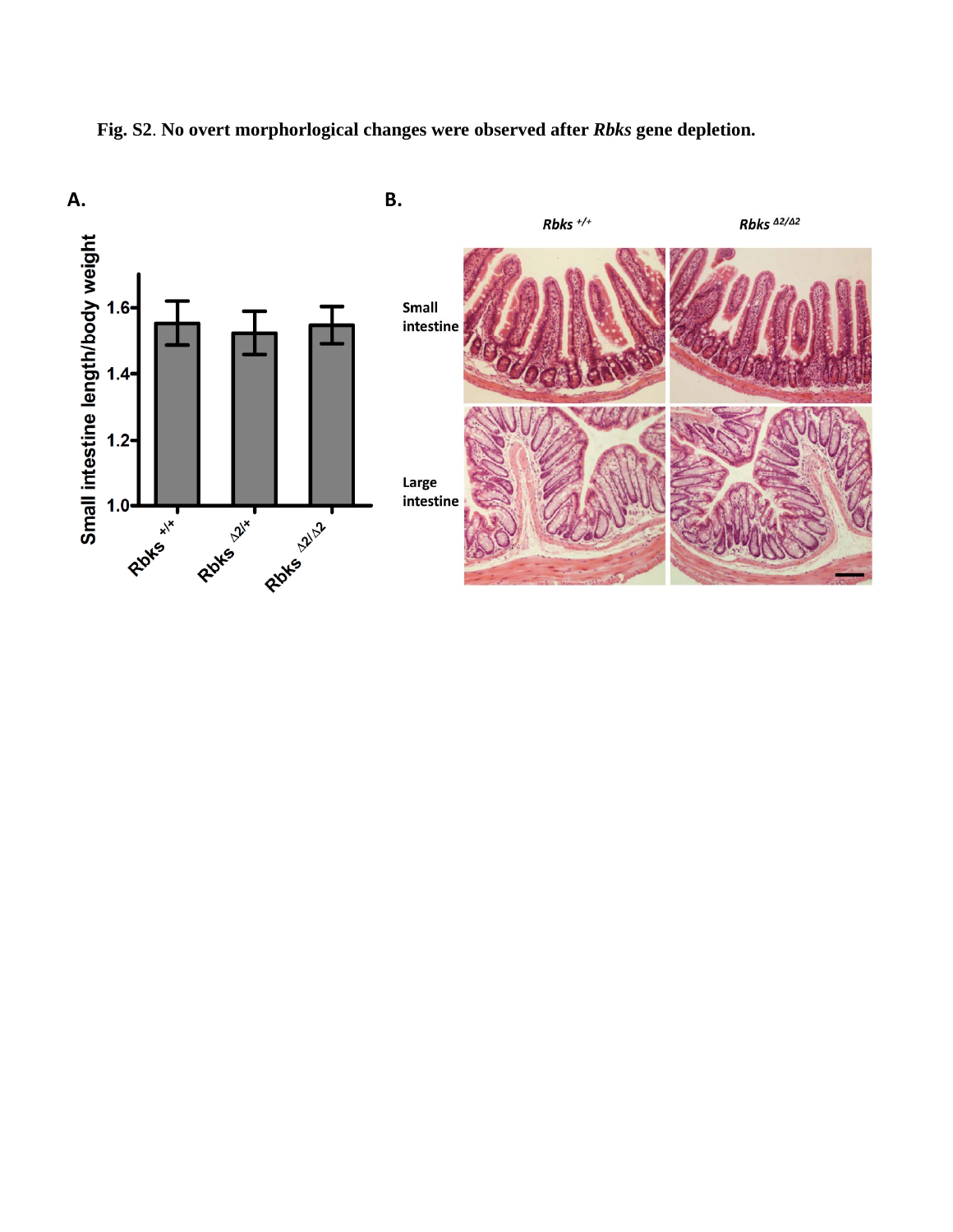

**Fig. S3. Ribose 5 weeks treatment didn't affect fecal water content or blood glucose level.**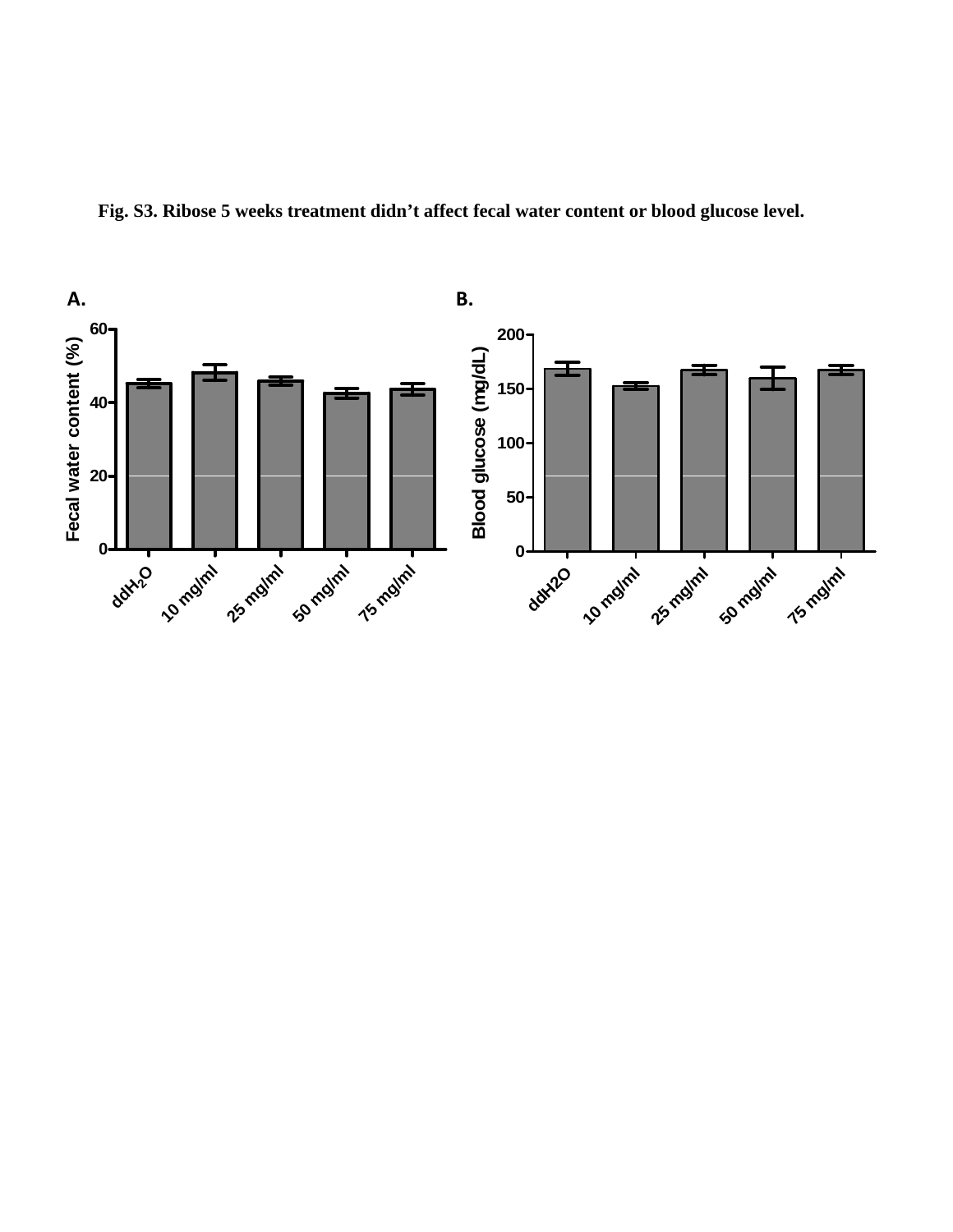

**Fig. S4. Liver function was not disturbed after** *Rbks* **gene depletion or with ribose treatment**